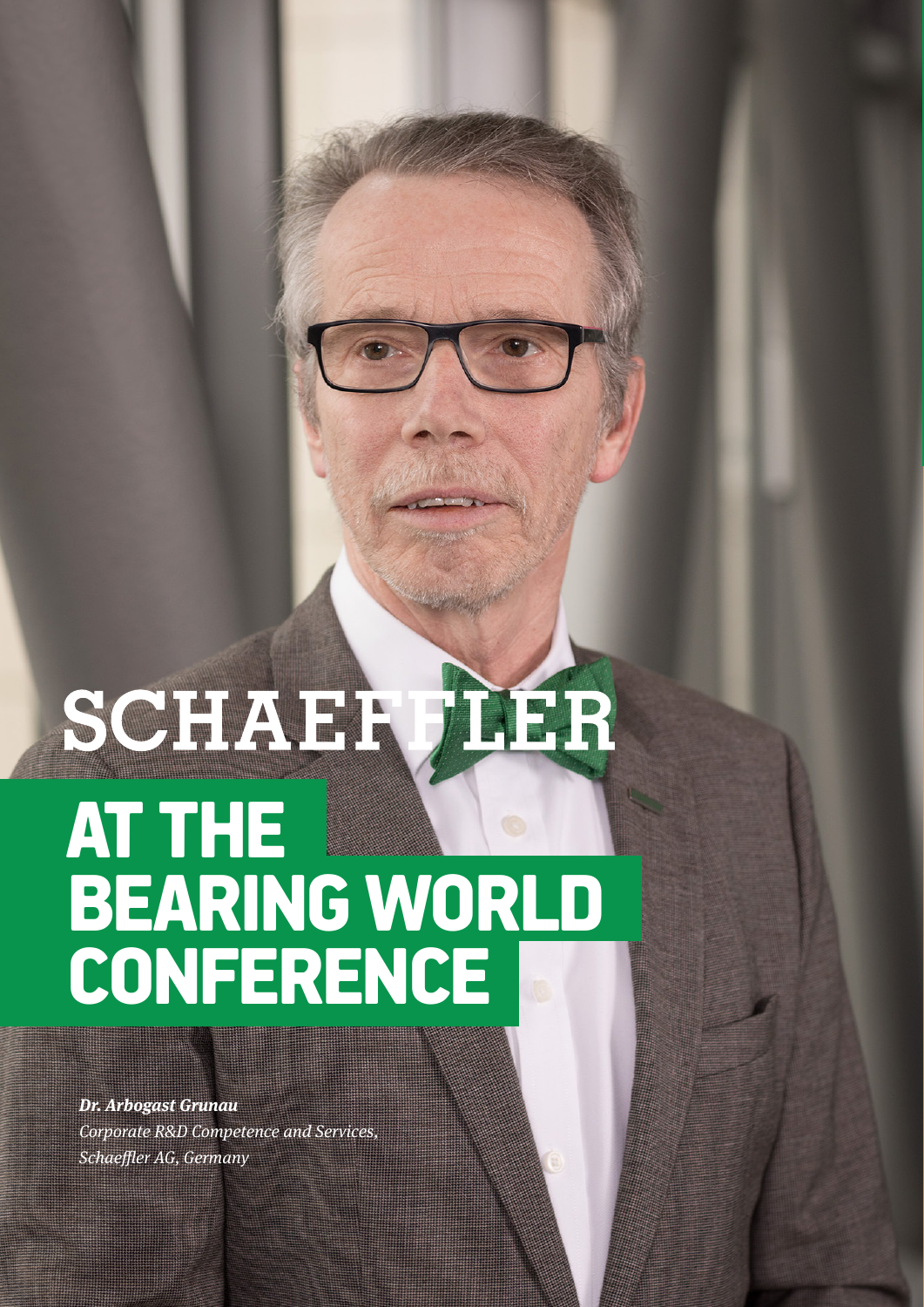**Schaeffler is one of the main sponsors and supporters of the Bearing World conference, since they attach a lot of importance and value for a meeting of international experts in order to exchange ideas.**

**We tried to reveal why Schaeffler, one of the global bearing suppliers and leading company in bearing research and technology is sponsoring the Bearing World Conference during an interview with Dr. Arbogast Grunau, Corporate R&D Competence and Services at Schaeffler AG, Germany.**

# **Why is Schaeffler supporting the Bearing World conference?**

As the bearing business is a global and international business, a meeting of international experts should be supported by one of the leading bearing manufacturers like Schaeffler.

#### **What is your role at the company?**

Bearings are needed in each of Schaeffler's three divisions: Industrial, Automotive and Automotive Aftermarket. For this reason, bearing development is conducted both centrally and in the divisions. My responsibility is to support this development with specific development expertise and services.

#### **On what R&D activities are you currently working?**

We are currently carrying out research in several fields because Schaeffler's strategic goal is "mobility for tomorrow," and bearings are used nearly everywhere motion has to be facilitated. Materials, surface technology and the simulation of system behavior are still research topics. Coating is becoming more and more important, and with our coating know-how we offer our customers various kinds of coating, i.e. to reduce friction or the sensitivity to white etching cracks (WEC). Additionally, the role of bearings in components for Industry 4.0 and electromobility are main points of current research.

# **Can you tell us more about your presentation topic at the Bearing World?**

We have several presentation topics, but let me give you two examples. We will talk about the development of a new asymmetrical spherical roller bearing for wind turbine applications, and give an insight into the complex simulation and design verification work that is necessary for successful product development. Another topic is the prediction of bearing noise. We all know that noise is becoming more and more important, even with the electrification of drivetrains. So it's very important to be able to predict the noise behavior of bearings. This can typically be done with expert simulation tools like very specialized multi-body simulation. But it's also necessary to be able to get an initial feeling for the noise behavior of different bearings in an early stage



Figure 1: SGI diagram for deep groove ball bearings. GenC bearings have a lower SGI than standard bearings.

of product development. For this reason Schaeffler has developed the Schaeffler Noise Index. It allows a quick rating of the noise emitted by a bearing at reference conditions, and is thus a hands-on rating during application engineering. Schaeffler is the first bearing manufacturer to provide noise information for bearings in the catalog.

## **What is the impact of Industry 4.0 on bearings and applications?**

Bearings determine the performance of an application in a substantial way, and therefore they are ideal for obtaining data for process control and machine monitoring. In this way, Schaeffler's sensorized components and mechatronic products are becoming fundamental "enablers" for digital services and Industry 4.0. So, Schaeffler is offering consistent hardware, software, and

> IT infrastructure that encompasses all stages of digital added value.

# **What will be the challenges of drive technology for bearings in the future?**

While in the past bearings were rated by static or dynamic load rating, today they are distinguished by the friction momentum. In the future,